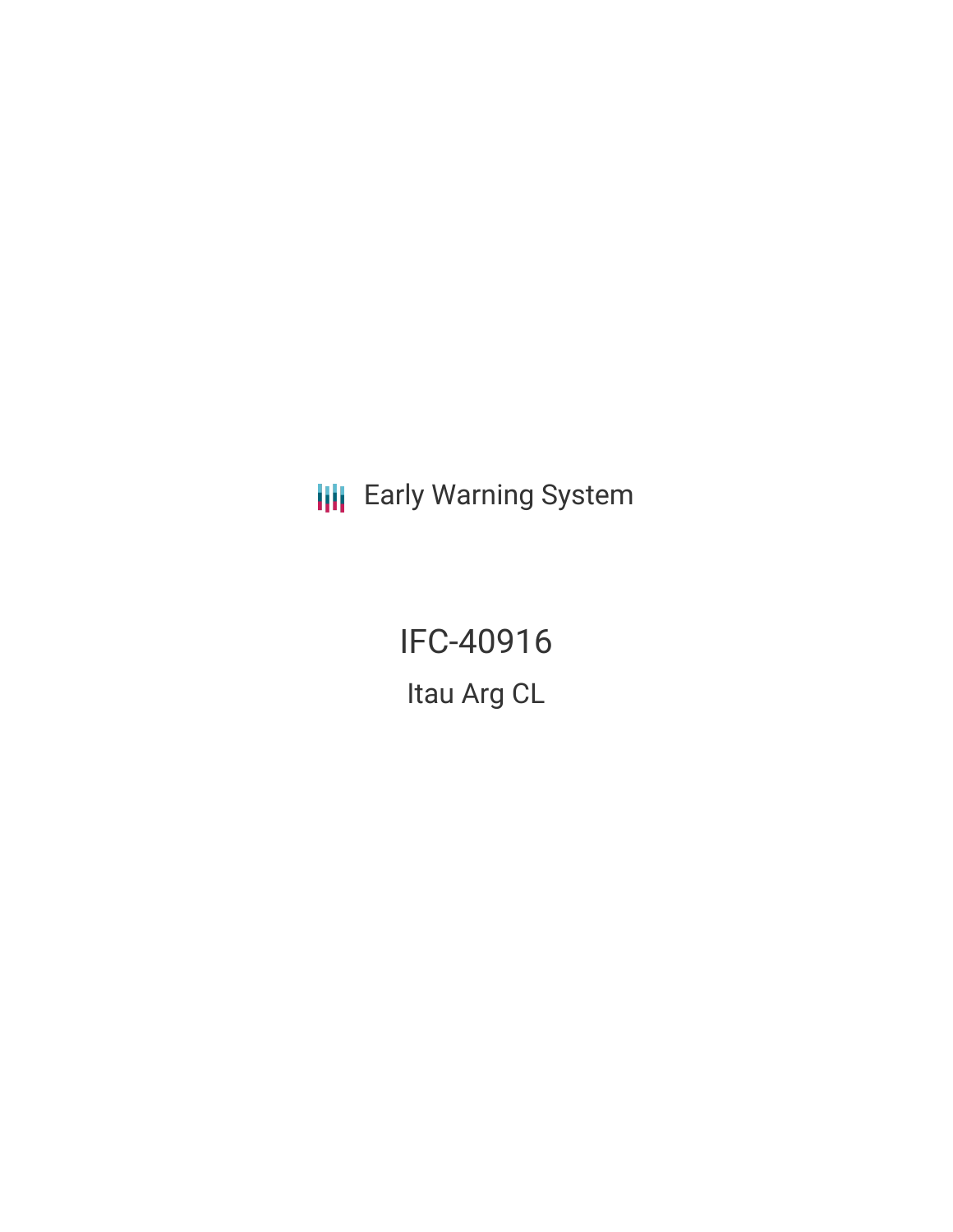| <b>Countries</b>               | Argentina                               |
|--------------------------------|-----------------------------------------|
| <b>Financial Institutions</b>  | International Finance Corporation (IFC) |
| <b>Status</b>                  | Proposed                                |
| <b>Bank Risk Rating</b>        | FI                                      |
| <b>Voting Date</b>             | 2018-04-25                              |
| <b>Borrower</b>                | BANCO ITAU ARGENTINA S.A.               |
| <b>Sectors</b>                 | Finance                                 |
| <b>Ring Fence</b>              | Small & Medium Enterprises              |
| <b>Investment Type(s)</b>      | Loan                                    |
| <b>Investment Amount (USD)</b> | $$50.00$ million                        |
| <b>Project Cost (USD)</b>      | $$50.00$ million                        |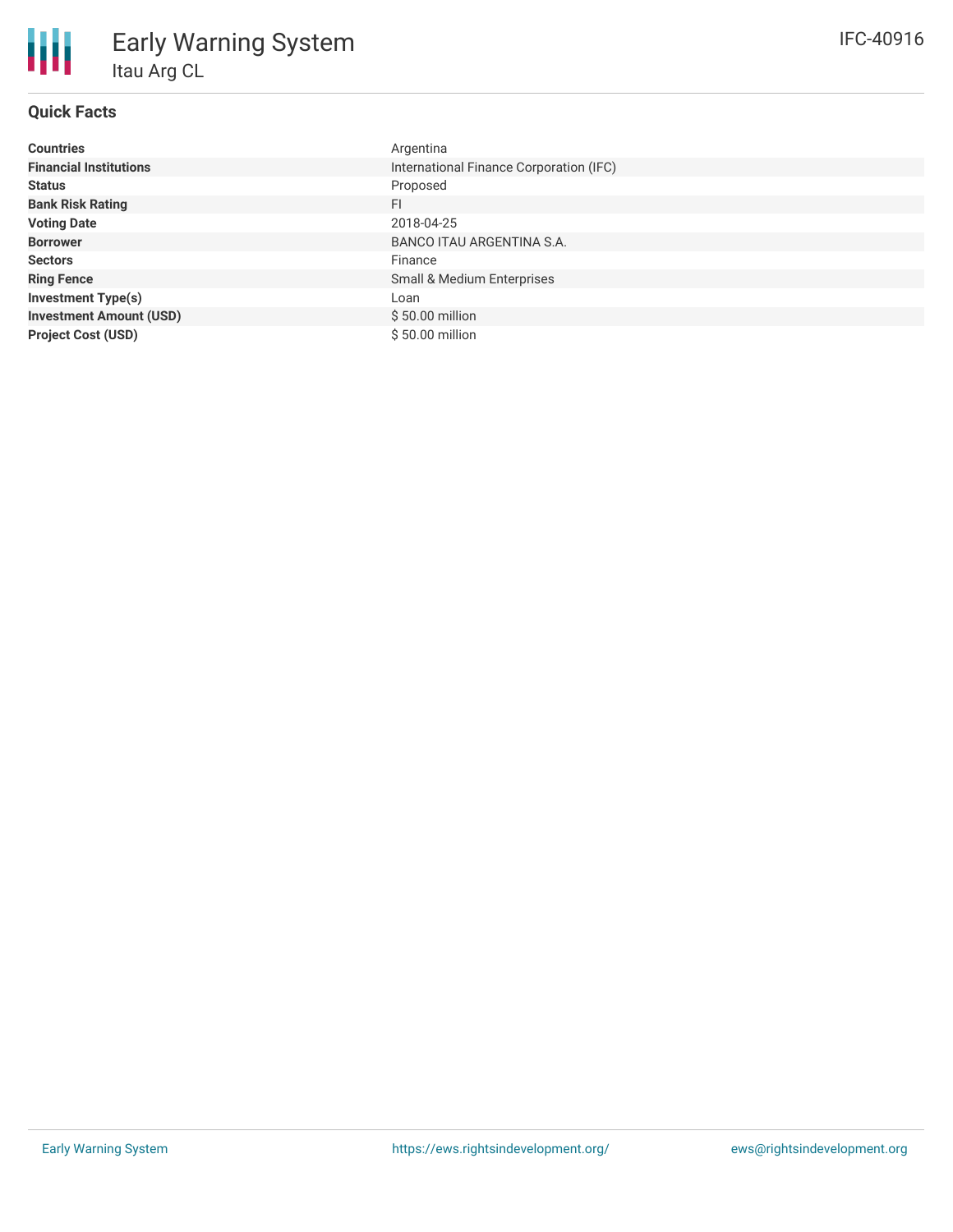

## **Project Description**

The bank affirms that the proposed investment (the "Project") consists of a debt facility for up to US\$50 million to expand Banco Itau Argentina S.A. ("Itau Argentina" or the "Bank") small and medium enterprises ("SMEs") lending program (up to US\$15 million, with a 5-year tenor), and its sustainable energy finance ("SEF") portfolio (up to US\$35 million, with a 7-year tenor) in Argentina (the "Country").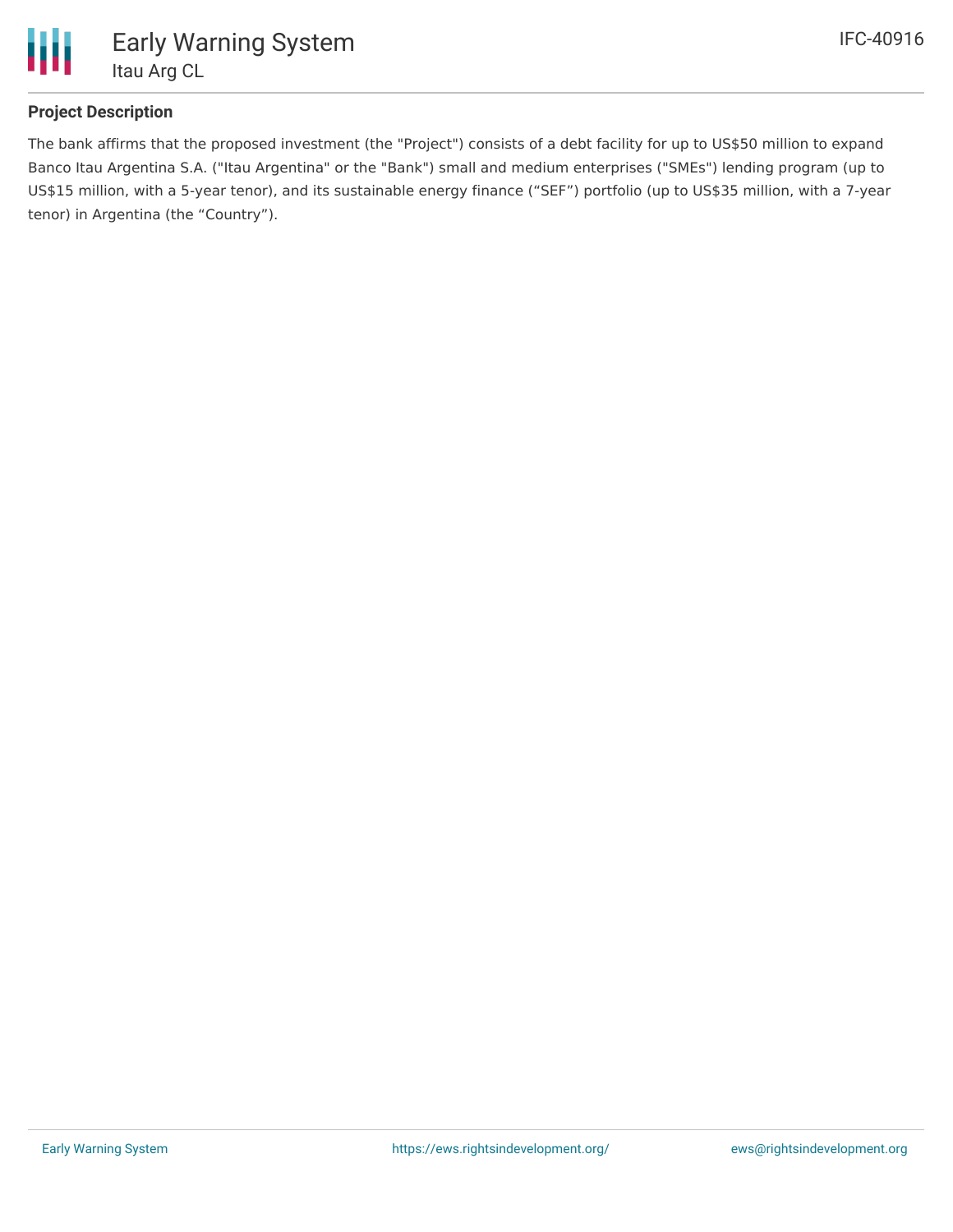## **Investment Description**

• International Finance Corporation (IFC)

## **Financial Intermediary**

Financial Intermediary: A commercial bank or financial institution that receives funds from a development bank. A financial intermediary then lends these funds to their clients (private actors) in the form of loans, bonds, guarantees and equity shares. Financial intermediaries include insurance, pension and equity funds. The direct financial relationship is between the development bank and the financial intermediary.

Banco Itaú [Argentina](file:///actor/631/) S.A. (Financial Intermediary) **is owned by** Itaú [Unibanco](file:///actor/4151/) (Parent Company)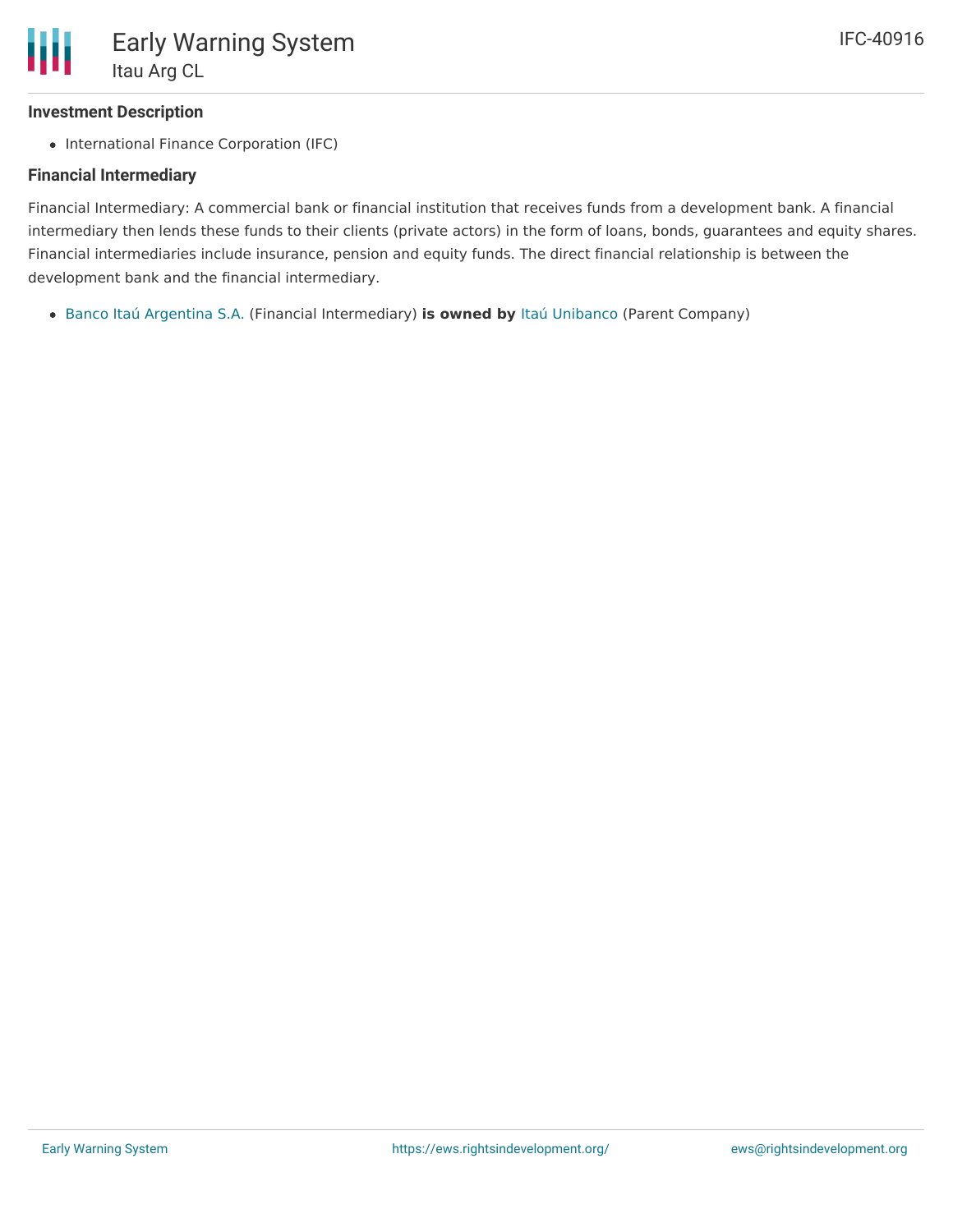## **Private Actor Relationship**

There is often limited information publicly available about what development banks are funding through financial intermediaries. In 2021, the Early Warning System partnered with Oxfam International to incorporate information on high-risk projects being funded by financial intermediaries receiving funding from the International Finance Corporation (IFC) and the Dutch Development Bank (FMO).

The information listed below describes the relationship between the different private actors linked to high-risk sectors and subprojects of IFC and FMO's financial intermediary investments and/or the financial intermediary's parent companies made from 2017 through 2020, including any associated ring fences.

The database, however, does not explicitly or implicitly imply that IFC or FMO have material exposure to or are contractually or legally accountable to the sub-projects financed by their financial intermediaries or the financial intermediary's parent companies. It only shows a seemingly financial relationship among the different private actors, the financial intermediaries, and IFC or FMO.

An extended list of private actors is available in a [separate](https://docs.google.com/spreadsheets/d/107HmczPdFZsp5k1AP_MHf3CY9JULRY89_TYAVhyUkC0/edit?usp=sharing) file.

#### **Private Actors Description**

Itau Argentina, a fully-owned subsidiary of Itau Unibanco Holding, started its operations in 1979 and currently is a medium-size bank, holding a 1.4% market share, offering a wide range of products and services to individuals, SMEs, and large corporations.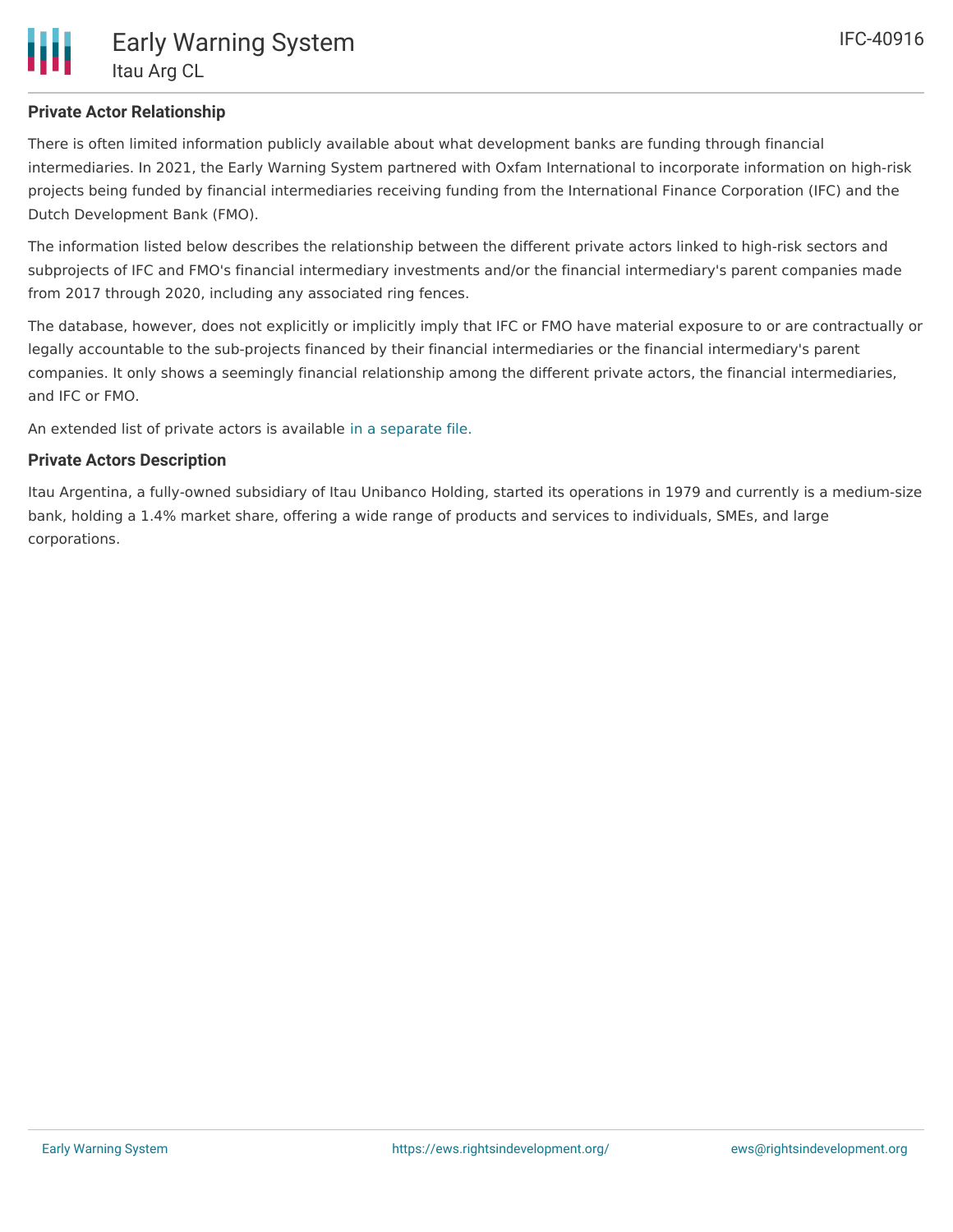# 冊

| <b>Private Actor 1</b>                                   | 1 Role            | <b>Private Actor Private Actor</b><br>1 Sector |      | <b>Relation Private Actor 2</b>                                        | 2 Role            | <b>Private Actor Private Actor</b><br>2 Sector |
|----------------------------------------------------------|-------------------|------------------------------------------------|------|------------------------------------------------------------------------|-------------------|------------------------------------------------|
|                                                          |                   |                                                |      | Itaú Unibanco Holding S.A.                                             | Parent<br>Company |                                                |
| Alupar Investimento                                      | Parent<br>Company | Energy                                         | owns | Caminho do Cafe Transmission Line<br>(288KM)                           | Client            | Energy                                         |
| Apollo Global Management                                 | Parent<br>Company | Energy                                         | owns | Caminho do Cafe Transmission Line<br>(288KM)                           | Client            | Energy                                         |
| Canada Pension Plan Investment<br>Board                  | Parent<br>Company | Energy                                         | owns | Porto Primavera Hydroelectric Power Plant<br>(1540MW) Refinancing 2020 | Client            | Energy                                         |
| Capex                                                    | Parent<br>Company | Energy                                         | owns | Capex Argentina Bond Facility 2017                                     | Client            | Energy                                         |
| Cargill Inc                                              | Parent<br>Company | Agriculture and owns<br>Forestry               |      | SJC Bioenergia SA                                                      | Client            | Agriculture<br>and Forestry                    |
| <b>CEA Centrais Eolicas Assurua</b>                      | Parent<br>Company | Energy                                         | owns | Xique Xique 2 Wind Farm Power                                          | Client            | Energy                                         |
| Celeo Redes                                              | Parent<br>Company | Energy                                         | owns | Brilhante Transmissora de Energia Bond<br>Facility                     | Client            | Energy                                         |
| Cobra Instalaciones y Servicios                          | Parent<br>Company | Energy                                         | owns | Brilhante Transmissora de Energia Bond<br>Facility                     | Client            | Energy                                         |
| Companhia de Transmissao de<br>Energia Eletrica Paulista | Parent<br>Company | Energy                                         | owns | Companhia de Transmissao de Energia<br>Eletrica Paulista Bond Facility | Client            | Energy                                         |
| ContourGlobal LP                                         | Parent<br>Company | Energy                                         | owns | Ventos De Santa Joana Ix-Xvi                                           | Client            | Energy                                         |
| Eletrobras                                               | Parent<br>Company | Energy                                         | owns | Eletrobras Bond Facility 2020                                          | Client            | Energy                                         |
| Enel SpA                                                 | Parent<br>Company | Energy                                         | owns | Ampla Energia e Servicos SA                                            | Client            | Energy                                         |
| Energest                                                 | Parent<br>Company | Energy                                         | owns | <b>Energest Additional Facility</b>                                    | Client            | Energy                                         |
| <b>ENEVA</b>                                             | Parent<br>Company | Energy                                         | owns | Eneva Additional Facility II 2020                                      | Client            | Energy                                         |
| Evoltz                                                   | Parent<br>Company | Energy                                         | owns | Norte Brasil Transmissora de Energia<br>Refinancing                    | Client            | Energy                                         |
| Gas Natural Sdg SA                                       | Parent<br>Company | Energy                                         | owns | Sertao I Solar Energy Plant                                            | Client            | Energy                                         |
| Gas Natural Sdg SA                                       | Parent<br>Company | Energy                                         | owns | Sobral I Solar Energy Plant                                            | Client            | Energy                                         |
| Grupo Argos SA                                           | Parent<br>Company | Construction                                   | owns | Argos N America Corp                                                   | Client            | Construction                                   |
| Grupo Argos SA                                           | Parent<br>Company | Energy                                         | owns | Celsia SA ESP                                                          | Client            | Energy                                         |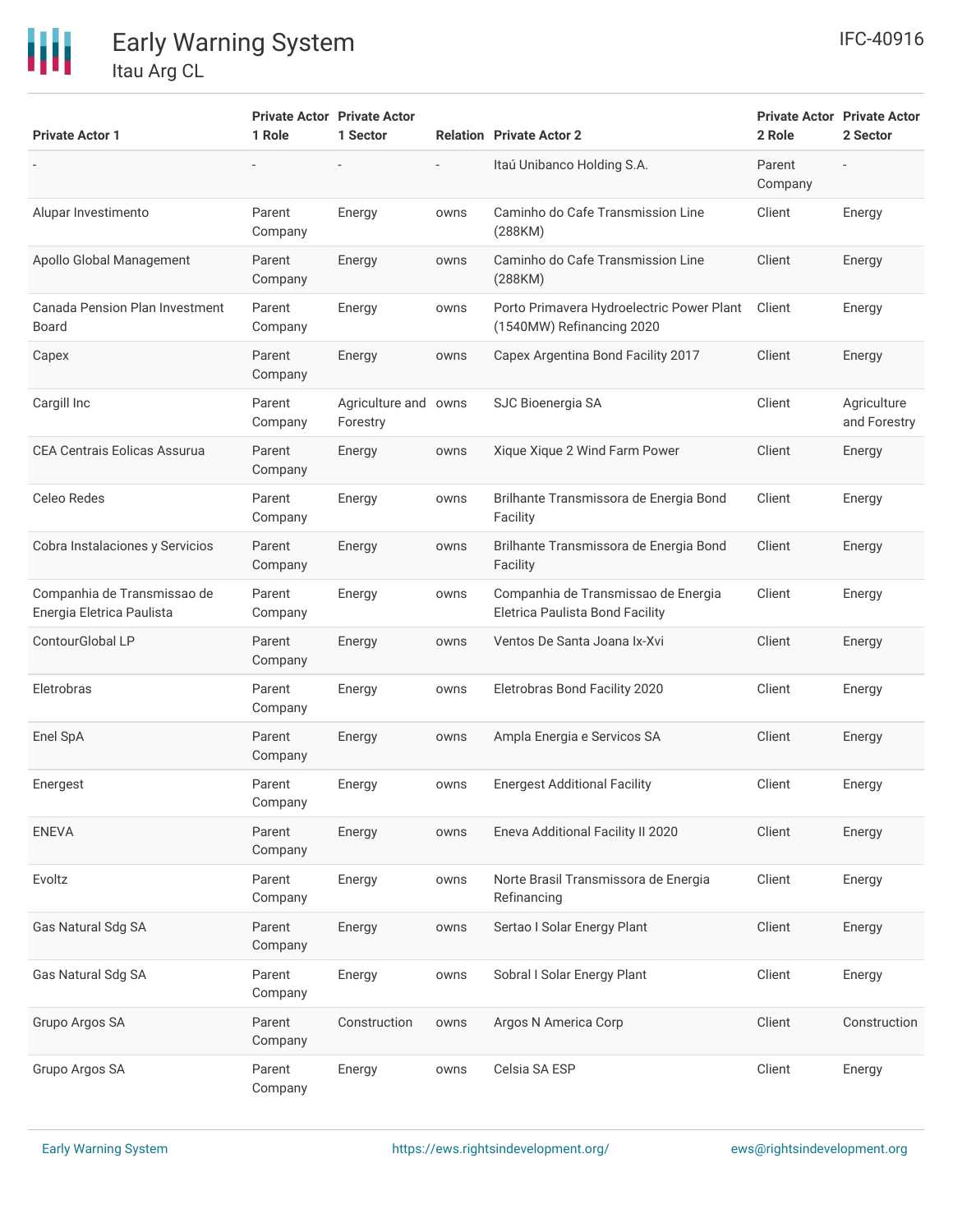

| <b>Private Actor 1</b> | <b>Private Actor</b><br>1 Role | <b>Private Actor</b><br>1 Sector |               | <b>Relation Private Actor 2</b>                                | <b>Private Actor</b><br>2 Role | <b>Private Actor</b><br>2 Sector |
|------------------------|--------------------------------|----------------------------------|---------------|----------------------------------------------------------------|--------------------------------|----------------------------------|
| Grupo Argos SA Parent  | Company                        | Energy                           | owns          | <b>EPSA</b>                                                    | Client                         | Energy                           |
| Inversiones<br>Corso   | Parent<br>Company              | Energy                           | owns          | Termotasajero Coal Power Plant Unit 2 (161.6MW)<br>Refinancing | Client                         | Energy                           |
| Itaú Unibanco          | Investor                       | Finance                          | invests<br>in | Adecoagro SA                                                   | Parent<br>Company              | Agriculture and<br>Forestry      |
| Itaú Unibanco          | Investor                       | Finance                          | invests<br>in | Adecoagro SA                                                   | Client                         | Agriculture and<br>Forestry      |
| Itaú Unibanco          | Investor                       | Finance                          | invests<br>in | <b>AES Argentina</b>                                           | Parent<br>Company              | Energy                           |
| Itaú Unibanco          | Investor                       | Finance                          | invests<br>in | AES Gener SA                                                   | Parent<br>Company              | Energy                           |
| Itaú Unibanco          | Investor                       | Finance                          | invests<br>in | AES Tiete Energia SA                                           | Parent<br>Company              | Energy                           |
| Itaú Unibanco          | Investor                       | Finance                          | invests<br>in | Agricola del Chira SA                                          | Client                         | Agriculture and<br>Forestry      |
| Itaú Unibanco          | Investor                       | Finance                          | invests<br>in | Archer Daniels Midland Co                                      | Parent<br>Company              | Agriculture and<br>Forestry      |
| Itaú Unibanco          | Investor                       | Finance                          | invests<br>in | Archer Daniels Midland Co                                      | Client                         | Agriculture and<br>Forestry      |
| Itaú Unibanco          | Investor                       | Finance                          | invests<br>in | <b>Arcor SAIC</b>                                              | Parent<br>Company              | Agriculture and<br>Forestry      |
| Itaú Unibanco          | Investor                       | Finance                          | invests<br>in | Arcor SAIC                                                     | Client                         | Agriculture and<br>Forestry      |
| Itaú Unibanco          | Investor                       | Finance                          | invests<br>in | Argos N America Corp                                           | Client                         | Construction                     |
| Itaú Unibanco          | Investor                       | Finance                          | invests<br>in | Asociados Don Mario SA                                         | Client                         | Agriculture and<br>Forestry      |
| Itaú Unibanco          | Investor                       | Finance                          | invests<br>in | Asociados Don Mario SA                                         | Parent<br>Company              | Agriculture and<br>Forestry      |
| Itaú Unibanco          | Investor                       | Finance                          | invests<br>in | <b>Blau Farmaceutica SA</b>                                    | Parent<br>Company              | <b>Education</b> and<br>Health   |
| Itaú Unibanco          | Investor                       | Finance                          | invests<br>in | Blau Farmaceutica SA                                           | Client                         | <b>Education and</b><br>Health   |
| Itaú Unibanco          | Investor                       | Finance                          | invests<br>in | <b>BRF SA</b>                                                  | Parent<br>Company              | Agriculture and<br>Forestry      |
| Itaú Unibanco          | Investor                       | Finance                          | invests<br>in | <b>BRF SA</b>                                                  | Client                         | Agriculture and<br>Forestry      |
| Itaú Unibanco          | Investor                       | Finance                          | invests<br>in | Cargill Inc                                                    | Parent<br>Company              | Agriculture and<br>Forestry      |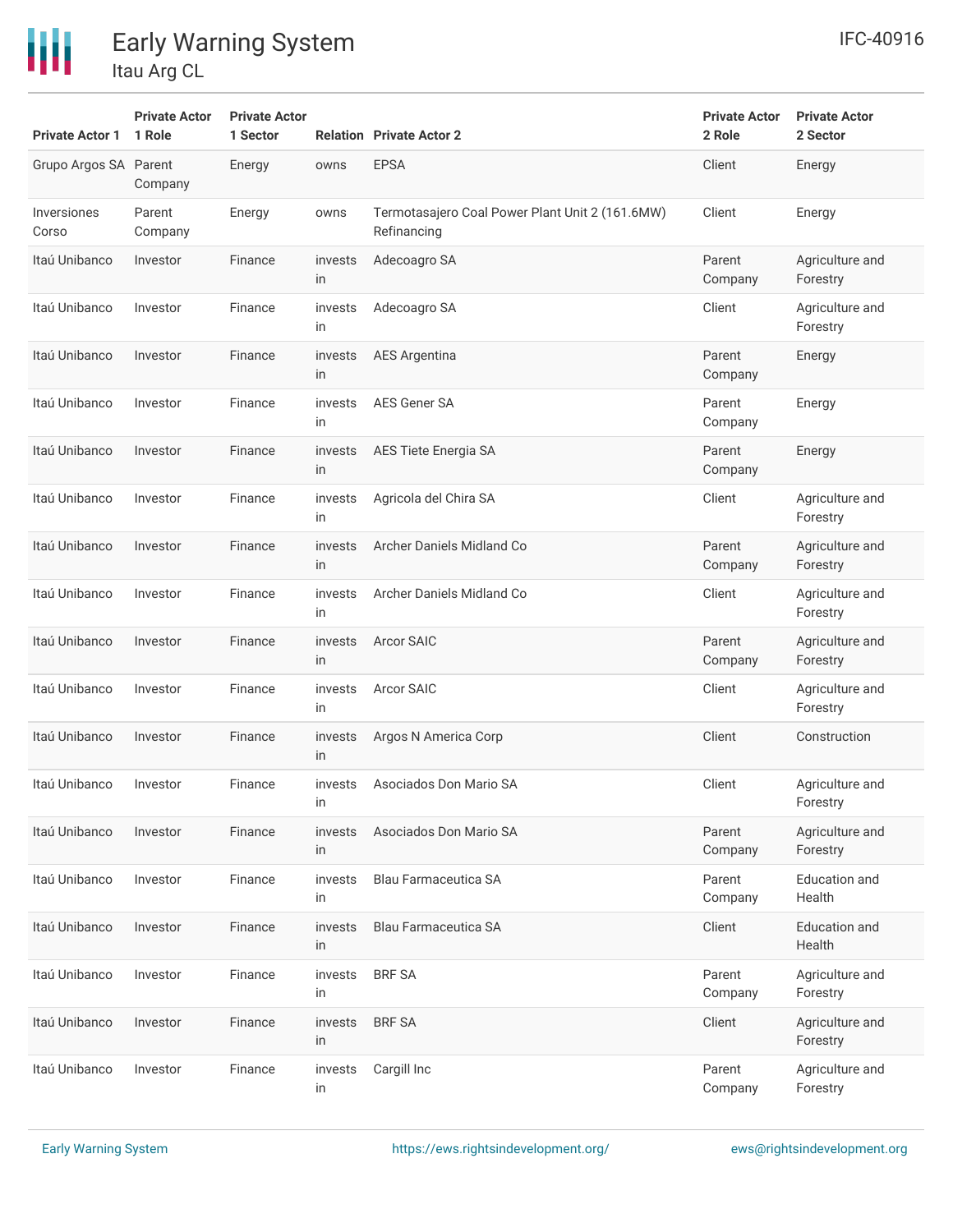# 冊

Early Warning System

Itau Arg CL

| Private Actor 1 1 Role |          | <b>Private Actor Private Actor</b><br>1 Sector |               | <b>Relation Private Actor 2</b>                                | <b>Private Actor</b><br>2 Role | <b>Private Actor</b><br>2 Sector |
|------------------------|----------|------------------------------------------------|---------------|----------------------------------------------------------------|--------------------------------|----------------------------------|
| Itaú Unibanco          | Investor | Finance                                        | invests<br>in | Cargill Inc                                                    | Client                         | Agriculture and<br>Forestry      |
| Itaú Unibanco          | Investor | Finance                                        | invests<br>in | Caterpillar Inc                                                | Parent<br>Company              | Construction                     |
| Itaú Unibanco          | Investor | Finance                                        | invests<br>in | Caterpillar Inc                                                | Client                         | Construction                     |
| Itaú Unibanco          | Investor | Finance                                        | invests<br>in | <b>CBL Alimentos SA</b>                                        | Parent<br>Company              | Agriculture and<br>Forestry      |
| Itaú Unibanco          | Investor | Finance                                        | invests<br>in | <b>CBL Alimentos SA</b>                                        | Client                         | Agriculture and<br>Forestry      |
| Itaú Unibanco          | Investor | Finance                                        | invests<br>in | <b>CEA Centrais Eolicas Assurua</b>                            | Parent<br>Company              | Energy                           |
| Itaú Unibanco          | Investor | Finance                                        | invests<br>in | Cemig Geracao e Transmissao SA                                 | Parent<br>Company              | Energy                           |
| Itaú Unibanco          | Investor | Finance                                        | invests<br>in | ContourGlobal LP                                               | Parent<br>Company              | Energy                           |
| Itaú Unibanco          | Investor | Finance                                        | invests<br>in | Copel Geracao e Transmissao SA                                 | Parent<br>Company              | Energy                           |
| Itaú Unibanco          | Investor | Finance                                        | invests<br>in | CTEEP-Companhia de Transmissao de Energia Eletrica<br>Paulista | Parent<br>Company              | Energy                           |
| Itaú Unibanco          | Investor | Finance                                        | invests<br>in | Enel SpA                                                       | Parent<br>Company              | Energy                           |
| Itaú Unibanco          | Investor | Finance                                        | invests<br>in | Eolica Cabeco Vermelho SA                                      | Parent<br>Company              | Energy                           |
| Itaú Unibanco          | Investor | Finance                                        | invests<br>in | Eolica Pedra Rajada II SA                                      | Parent<br>Company              | Energy                           |
| Itaú Unibanco          | Investor | Finance                                        | invests<br>in | Eolica Pedra Rajada SA                                         | Parent<br>Company              | Energy                           |
| Itaú Unibanco          | Investor | Finance                                        | invests<br>in | <b>EPM</b>                                                     | Parent<br>Company              | Energy                           |
| Itaú Unibanco          | Investor | Finance                                        | invests<br>in | Fideicomiso PA La Pintada                                      | Parent<br>Company              | Energy                           |
| Itaú Unibanco          | Investor | Finance                                        | invests<br>in | Gas Natural Sdg SA                                             | Parent<br>Company              | Energy                           |
| Itaú Unibanco          | Investor | Finance                                        | invests<br>in | Grupo Argos SA                                                 | Parent<br>Company              | Construction                     |
| Itaú Unibanco          | Investor | Finance                                        | invests<br>in | Grupo Argos SA                                                 | Parent<br>Company              | Energy                           |
| Itaú Unibanco          | Investor | Finance                                        | invests<br>in | <b>InterCement Brasil SA</b>                                   | Parent<br>Company              | Construction                     |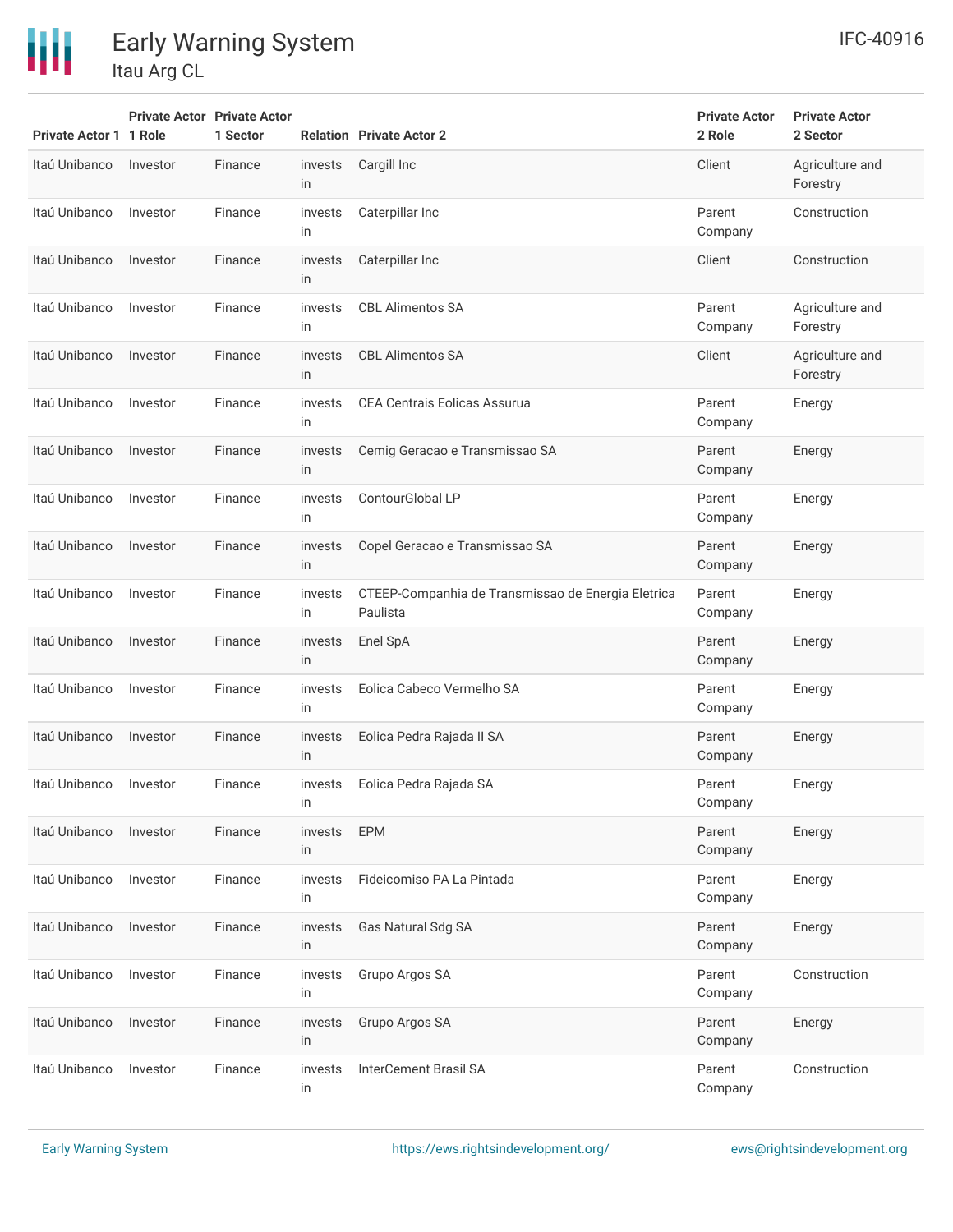

| <b>Private Actor 1</b> | <b>Private Actor</b><br>1 Role | <b>Private Actor</b><br>1 Sector | <b>Relation</b> | <b>Private Actor 2</b>             | <b>Private Actor</b><br>2 Role | <b>Private Actor</b><br>2 Sector |
|------------------------|--------------------------------|----------------------------------|-----------------|------------------------------------|--------------------------------|----------------------------------|
| Itaú Unibanco          | Investor                       | Finance                          | invests in      | <b>InterCement Brasil SA</b>       | Client                         | Construction                     |
| Itaú Unibanco          | Investor                       | Finance                          | invests in      | Klabin SA                          | Parent Company                 | Agriculture and Forestry         |
| Itaú Unibanco          | Investor                       | Finance                          | invests in      | Klabin SA                          | Client                         | Agriculture and Forestry         |
| Itaú Unibanco          | Investor                       | Finance                          | invests in      | Minerva Luxembourg SA              | Client                         | Agriculture and Forestry         |
| Itaú Unibanco          | Investor                       | Finance                          | invests in      | Minerva Luxembourg SA              | Parent Company                 | Agriculture and Forestry         |
| Itaú Unibanco          | Investor                       | Finance                          | invests in      | Molino Canuelas SACIFIA            | Parent Company                 | Agriculture and Forestry         |
| Itaú Unibanco          | Investor                       | Finance                          | invests in      | Molino Canuelas SACIFIA            | Client                         | Agriculture and Forestry         |
| Itaú Unibanco          | Investor                       | Finance                          | invests in      | Nard Agro                          | Client                         | Agriculture and Forestry         |
| Itaú Unibanco          | Investor                       | Finance                          | invests in      | Nard Agro                          | <b>Parent Company</b>          | Agriculture and Forestry         |
| Itaú Unibanco          | Investor                       | Finance                          | invests in      | Palmas del Espino SA               | <b>Parent Company</b>          | <b>Agriculture and Forestry</b>  |
| Itaú Unibanco          | Investor                       | Finance                          | invests in      | Petroquimica Comodoro Rivadavia SA | <b>Parent Company</b>          | Construction                     |
| Itaú Unibanco          | Investor                       | Finance                          | invests in      | Petroquimica Comodoro Rivadavia SA | Client                         | Construction                     |
| Itaú Unibanco          | Investor                       | Finance                          | invests in      | Quickfood SA                       | <b>Parent Company</b>          | <b>Agriculture and Forestry</b>  |
| Itaú Unibanco          | Investor                       | Finance                          | invests in      | Ouickfood SA                       | Client                         | Agriculture and Forestry         |
| Itaú Unibanco          | Investor                       | Finance                          | invests in      | Renova Energia SA                  | Parent Company                 | Energy                           |
| Itaú Unibanco          | Investor                       | Finance                          | invests in      | <b>RHI AG</b>                      | Parent Company                 | Construction                     |
| Itaú Unibanco          | Investor                       | Finance                          | invests in      | <b>RHI AG</b>                      | Client                         | Construction                     |
| Itaú Unibanco          | Investor                       | Finance                          | invests in      | Rio Corrente SA                    | Parent Company                 | Energy                           |
| Itaú Unibanco          | Investor                       | Finance                          | invests in      | Rio Energy Projetos De Energia     | <b>Parent Company</b>          | Energy                           |
| Itaú Unibanco          | Investor                       | Finance                          | invests in      | SJC Bioenergia SA                  | Client                         | Agriculture and Forestry         |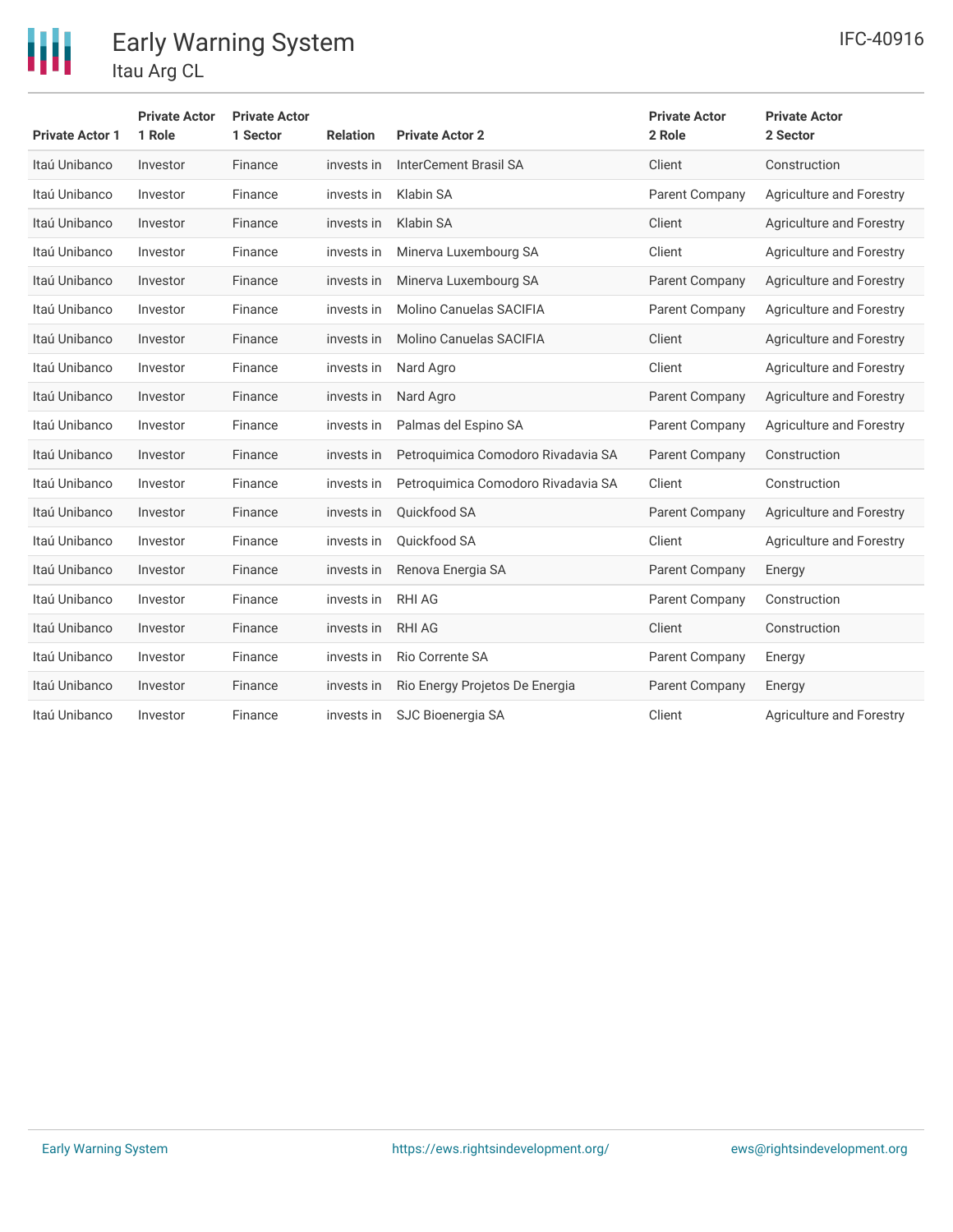

| <b>Private Actor 1</b>            | 1 Role            | <b>Private Actor Private Actor</b><br>1 Sector |               | <b>Relation Private Actor 2</b>                                        | 2 Role            | <b>Private Actor Private Actor</b><br>2 Sector |
|-----------------------------------|-------------------|------------------------------------------------|---------------|------------------------------------------------------------------------|-------------------|------------------------------------------------|
| Itaú Unibanco                     | Investor          | Finance                                        | invests<br>in | Suzano Papel e Celulose SA                                             | Parent<br>Company | Agriculture and<br>Forestry                    |
| Itaú Unibanco                     | Investor          | Finance                                        | invests<br>in | Suzano Papel e Celulose SA                                             | Client            | Agriculture and<br>Forestry                    |
| Itaú Unibanco                     | Investor          | Finance                                        | invests<br>in | Suzano Papel E Celulose Sa (Now 5k4053)                                | Client            | Agriculture and<br>Forestry                    |
| Itaú Unibanco                     | Investor          | Finance                                        | invests<br>in | Suzano Papel E Celulose Sa (Now 5k4053)                                | Parent<br>Company | Agriculture and<br>Forestry                    |
| Itaú Unibanco                     | Investor          | Finance                                        | invests<br>in | <b>Tereos SA</b>                                                       | Parent<br>Company | Agriculture and<br>Forestry                    |
| Itaú Unibanco                     | Investor          | Finance                                        | invests<br>in | <b>Tereos SA</b>                                                       | Client            | Agriculture and<br>Forestry                    |
| Itaú Unibanco                     | Investor          | Finance                                        | invests<br>in | Usina Ferrari                                                          | Parent<br>Company | Agriculture and<br>Forestry                    |
| Itaú Unibanco                     | Investor          | Finance                                        | invests<br>in | Usina Ferrari                                                          | Client            | Agriculture and<br>Forestry                    |
| Itaú Unibanco                     | Investor          | Finance                                        | invests<br>in | Usina Itajobi Ltda                                                     | Client            | Agriculture and<br>Forestry                    |
| Itaú Unibanco                     | Investor          | Finance                                        | invests<br>in | Usina Itajobi Ltda                                                     | Parent<br>Company | Agriculture and<br>Forestry                    |
| Itaú Unibanco                     | Investor          | Finance                                        | invests<br>in | Usina Santa Fe S/A                                                     | Parent<br>Company | Agriculture and<br>Forestry                    |
| Itaú Unibanco                     | Investor          | Finance                                        | invests<br>in | Usina Santa Fe S/A                                                     | Client            | Agriculture and<br>Forestry                    |
| Itaú Unibanco                     | Investor          | Finance                                        | invests<br>in | Ventos de Estevao Hldg (VSE)                                           | Parent<br>Company | Energy                                         |
| Itaú Unibanco                     | Investor          | Finance                                        | invests<br>in | Vibra Agroindustrial SA                                                | Parent<br>Company | Agriculture and<br>Forestry                    |
| Itaú Unibanco                     | Investor          | Finance                                        | invests<br>in | Vibra Agroindustrial SA                                                | Client            | Agriculture and<br>Forestry                    |
| Palmas del Espino SA              | Parent<br>Company | Agriculture and<br>Forestry                    | owns          | Agricola del Chira SA                                                  | Client            | Agriculture and<br>Forestry                    |
| Renova Energia SA                 | Parent<br>Company | Energy                                         | owns          | <b>Brasil PCH SA</b>                                                   | Client            | Energy                                         |
| Rio Energy Projetos De<br>Energia | Parent<br>Company | Energy                                         | owns          | Copacabana Geracao E                                                   | Client            | Energy                                         |
| Ventos de Estevao<br>Hldg (VSE)   | Parent<br>Company | Energy                                         | owns          | Ventos de Santo Estevao                                                | Client            | Energy                                         |
| Votorantim Group                  | Parent<br>Company | Energy                                         | owns          | Porto Primavera Hydroelectric Power Plant<br>(1540MW) Refinancing 2020 | Client            | Energy                                         |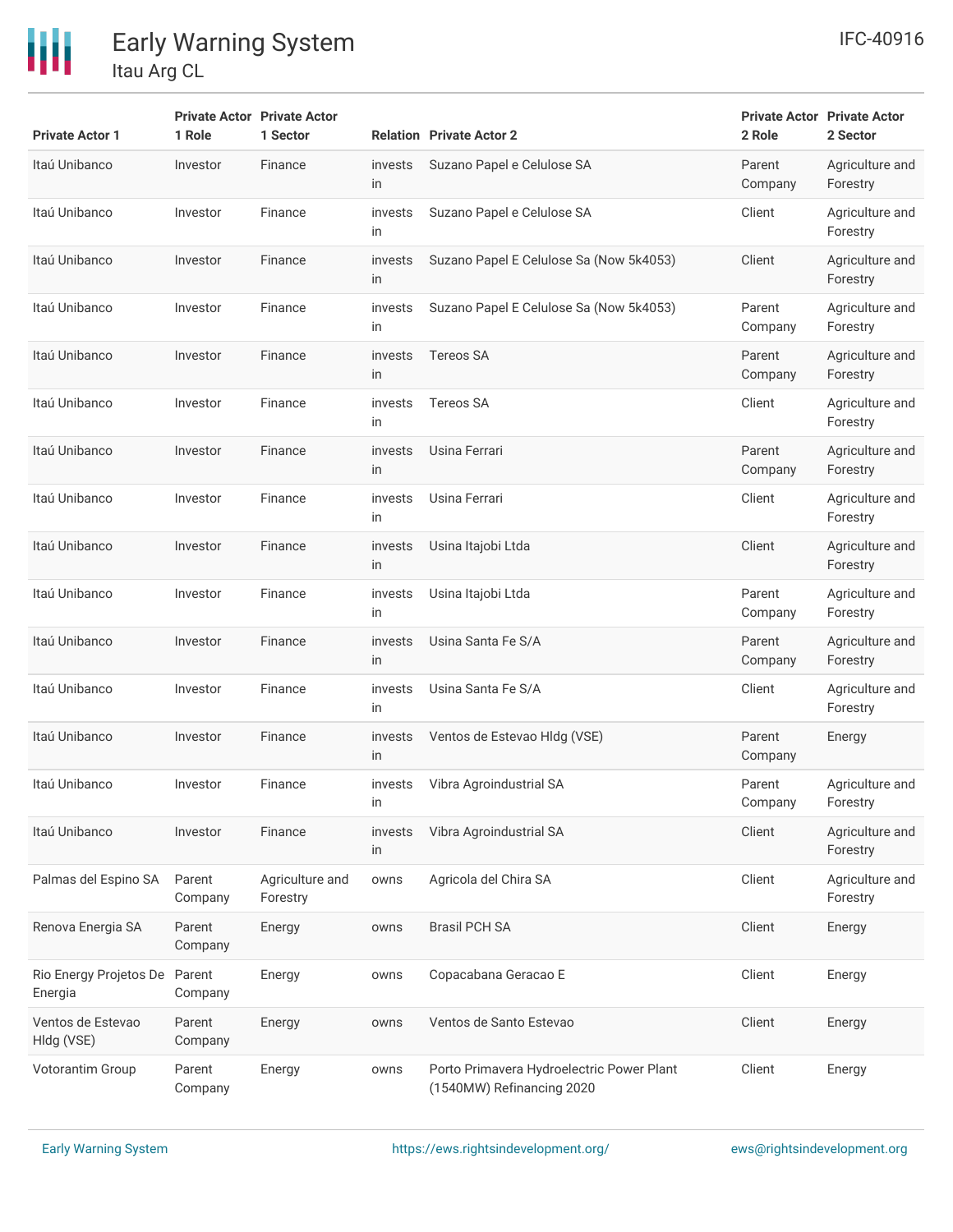

| <b>Private Actor 1</b>       | <b>Private Actor</b><br>Role | <b>Private Actor</b><br>1 Sector | Relation | <b>Private Actor 2</b>              | <b>Private Actor</b><br>2 Role | <b>Private Actor</b><br>2 Sector |
|------------------------------|------------------------------|----------------------------------|----------|-------------------------------------|--------------------------------|----------------------------------|
| <b>YPF Energia Electrica</b> | Parent Company               | Energy                           | owns     | YPF Energia Electrica Bond Facility | Client                         | Energy                           |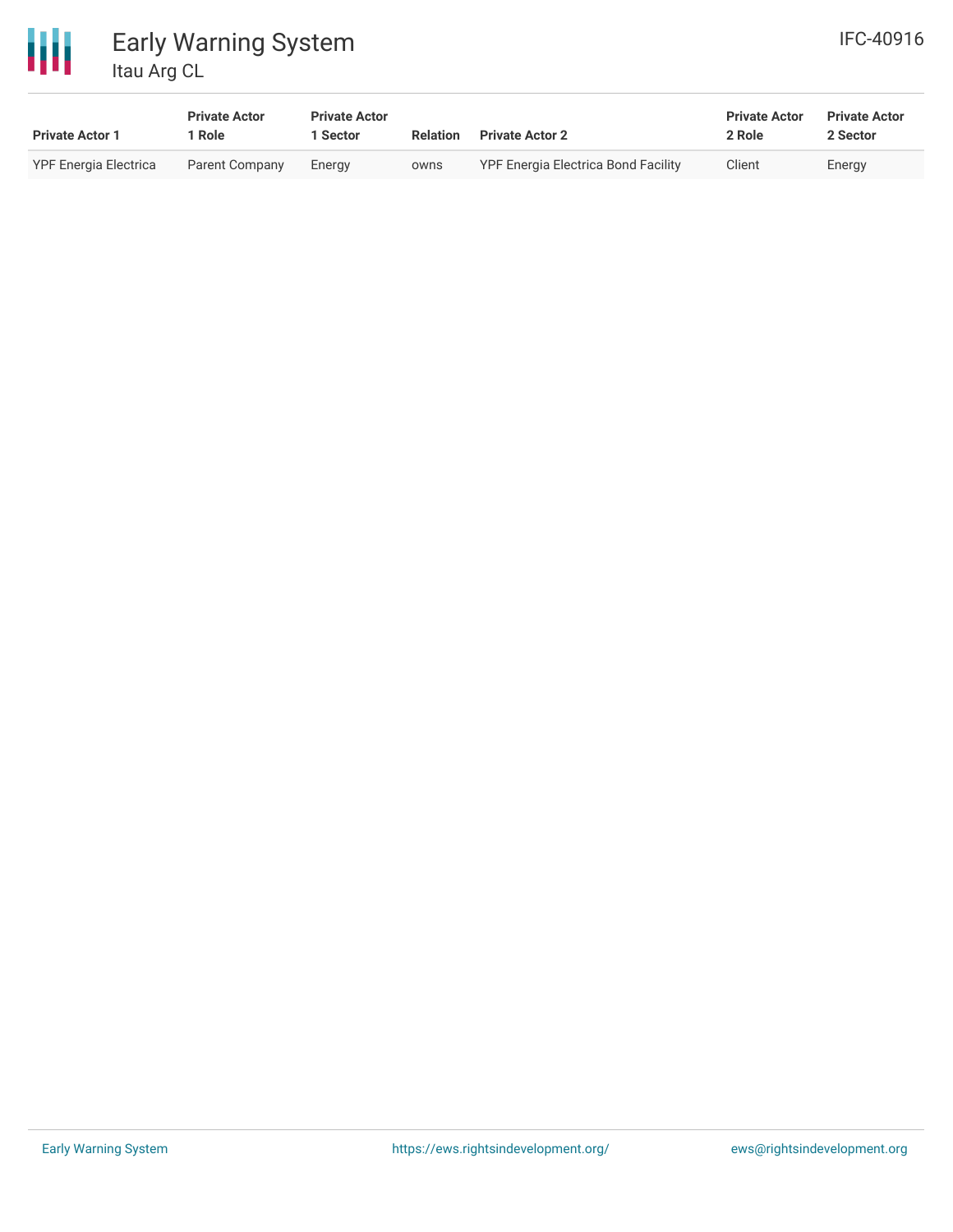

#### **Contact Information**

For inquiries abotut this project, contact:

Banco Itau Argentina S.A. Santiago Perrone Head International Finance Institutions 54 11 52733513 santiago.perrone@itaubba.com Tucuman 1, CABA, Argentina www.itau.com.ar

#### ACCOUNTABILITY MECHANISM OF IFC

The Compliance Advisor Ombudsman (CAO) is the independent complaint mechanism and fact-finding body for people who believe they are likely to be, or have been, adversely affected by an IFC or MIGA- financed project. If you submit a complaint to the CAO, they may assist you in resolving a dispute with the company and/or investigate to assess whether the IFC is following its own policies and procedures for preventing harm to people or the environment. If you want to submit a complaint electronically, you can email the CAO at CAO@worldbankgroup.org. You can learn more about the CAO and how to file a complaint at http://www.cao-ombudsman.org/